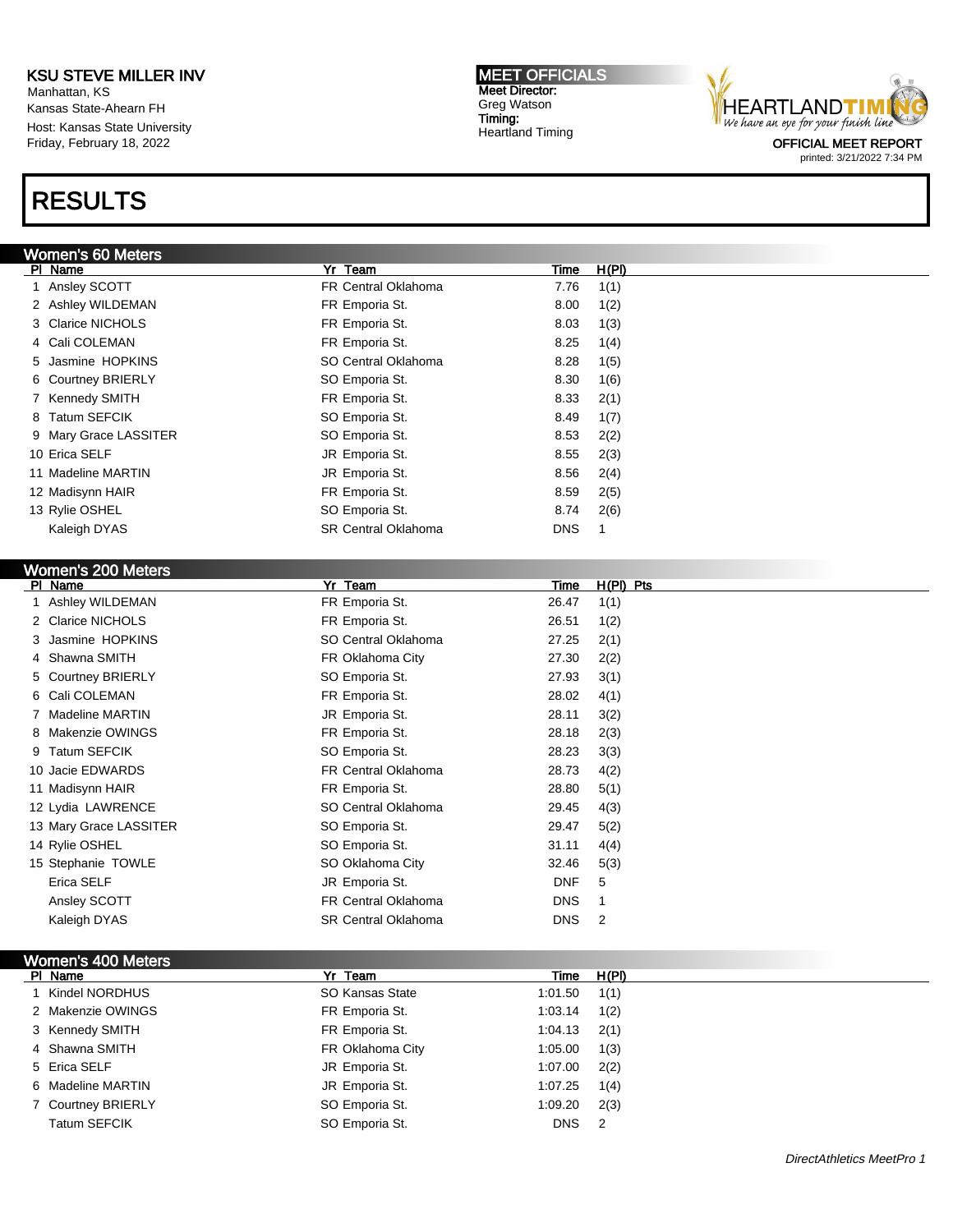Manhattan, KS Kansas State-Ahearn FH Host: Kansas State University Friday, February 18, 2022

#### MEET OFFICIALS Meet Director: Greg Watson Timing: Heartland Timing



RESULTS

# Women's 600y Pl Name Yr Team Time 1 Jessica CARAWAY FR Kansas State 1:32.96 2 Miah MCCUE **FR Emporia St.** 1:38.13 Cali DORMAN FR Central Oklahoma DNS Jordan CHANCELLOR FR Central Oklahoma DNS Women's 800 Meters Pl Name Yr Team Time H(Pl) Pts 1 Kassidy JOHNSON JR Kansas State 2:06.51 1(1) 2 Alex FERGUSON JR Kansas State 2:09.22 1(2) 3 Macy HEINZ **SR Kansas State** 2:11.09 1(3) 4 Sydney BURTON FR Kansas State 2:11.10 1(4) 5 Arizona HUMMINGBIRD SR Central Oklahoma 2:29.24 2(1) 6 Bethany GARRISON FR Central Oklahoma 2:34.73 2(2) 7 Victoria PETTAY SO Emporia St. 2:37.48 2(3) 8 Shiloh HUTCHINSON FR Central Oklahoma 2:40.25 2(4) 9 Katie MCCATHERN SO Central Oklahoma 2:43.35 2(5) 10 Susan MELGARES Unattached 2:59.68 2(6) Women's 1000 Meters<br>PL Name Pr Team Time 1 Cailen JOLLEY SO Oklahoma City 3:04.21 2 Mason BINA 3:18.96 Catherine LYON **FR** Emporia St. DNS Delaney KEMP **FR Kansas State CONS DRS** Elizabeth HEFFERNAN SO Oklahoma City DNS Women's 1 Mile Run PI Name Particle Property of the President President President President President President President President 1 Jaybe SHUFELBERGER SO Kansas State 5:02.58 2 Cailan STEWARD SO Kansas State 5:10.26 3 Irina HONC 6:48.07 4 Shiloh HUTCHINSON FR Central Oklahoma 5:50.09 5 Isabella RIGGS **FR Oklahoma City** 6:30.93 Ana RIVERA **DI DISTEM DI DISTEMBRI DI DISTEMBRI DI DISTEMBRI DI DISTEMBRI DI DISTEMBRI DI DISTEMBRI DI DISTEMBRI D** Katie MCCATHERN SO Central Oklahoma<br>
DNS Katlyn DAVENPORT **Grade City** JR Oklahoma City **DIS** Cailen JOLLEY SO Oklahoma City DNS Elizabeth HEFFERNAN SO Oklahoma City DNS Women's 3000 Meters PI Name Particle Property of the President President President President President President President President Pre 1 Katie KASUNIC SO Kansas State 10:32.84 2 Helen GIEFER FR Kansas State 10:35.57 3 Kate KOWALIK FR Kansas State 10:41.70

4 Katlyn DAVENPORT **JR Oklahoma City** 11:46.39 5 Ana RIVERA **JR Oklahoma City** 12:30.68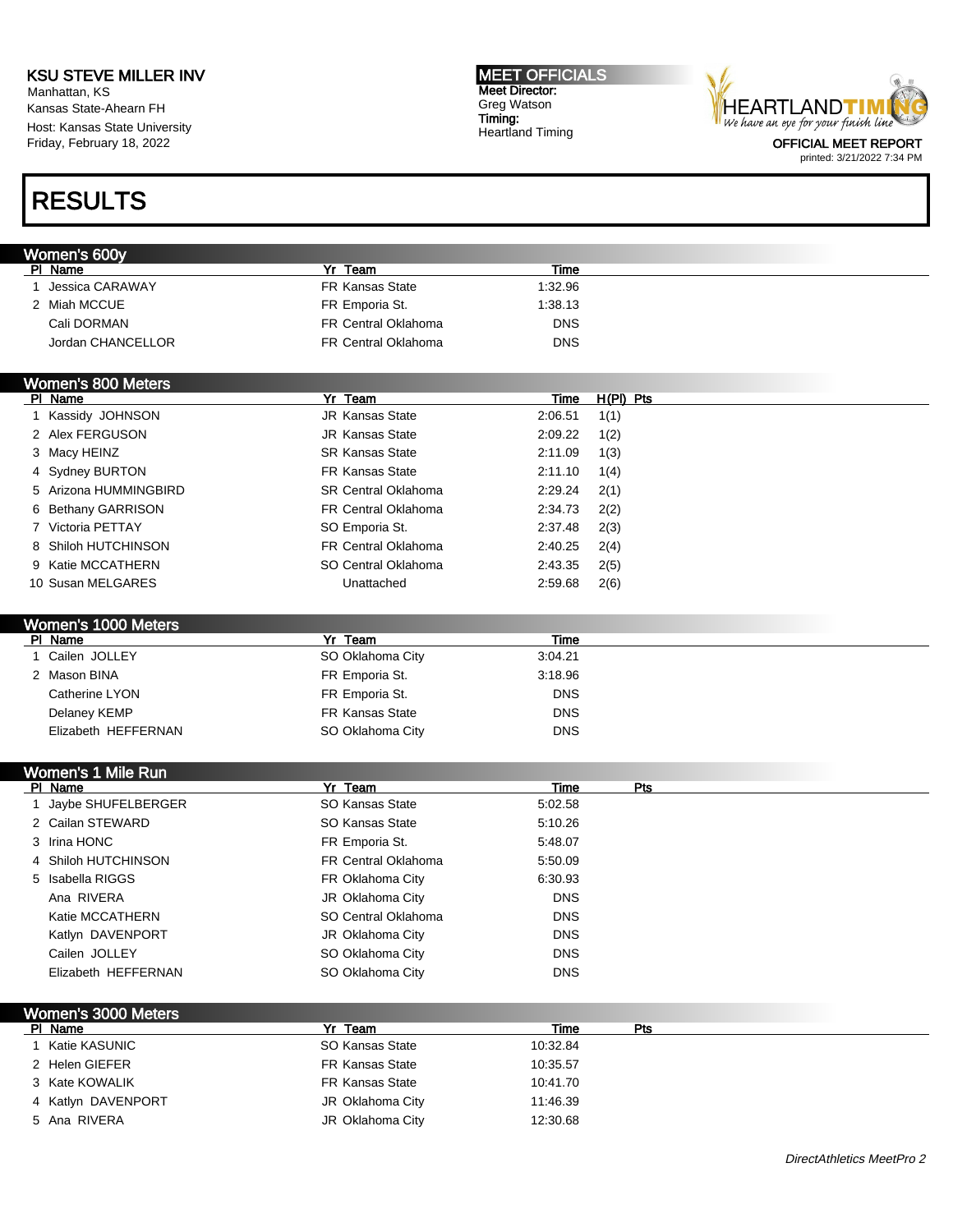Manhattan, KS Kansas State-Ahearn FH Host: Kansas State University Friday, February 18, 2022

#### MEET OFFICIALS Meet Director: Greg Watson Timing: Heartland Timing



# RESULTS

### Women's 60m Hurdles

| Yr Team                                                                                                                                | Time  |
|----------------------------------------------------------------------------------------------------------------------------------------|-------|
| SO Kansas State                                                                                                                        | 9.18  |
| FR Kansas State                                                                                                                        | 9.26  |
| FR Emporia St.                                                                                                                         | 9.91  |
| SO Emporia St.                                                                                                                         | 10.06 |
| SO Emporia St.                                                                                                                         | 10.18 |
| FR Emporia St.                                                                                                                         | 10.41 |
| PI Name<br>1 Urte BACIANSKAITE<br>2 Madelyn MCCABE<br>3 Kennedy SMITH<br>4 Victoria PETTAY<br>5 Mary Grace LASSITER<br>6 Madisynn HAIR |       |

## Women's High Jump

| PI Name             | Yr Team         | Mark 1.45 |        | 1.50 | 1.55 | 1.60    | 1.65 | 1.70 | 1.75 | 1.80 | 1.83       |
|---------------------|-----------------|-----------|--------|------|------|---------|------|------|------|------|------------|
| Kimberly WILLIAMSON | Jamaica         | 1.80m     | - P    | P    |      |         |      |      | XO   | XO   | <b>XXX</b> |
| 2 Chloe THAKKER     | FR Emporia St.  | 1.60m     | P      |      | O    | XXO XXX |      |      |      |      |            |
| 3 Grace JACOBS      | FR Emporia St.  | 1.55m     | P      |      |      | XXX     |      |      |      |      |            |
| 3 Maddie RIGHTER    | SO Kansas State | l.55m     | - P    | P    |      | XXX     |      |      |      |      |            |
| Stephanie TOWLE     | SO Oklahoma Cit |           | NH XXX |      |      |         |      |      |      |      |            |

### Women's Pole Vault

| PI Name         | ٧r<br>Team             | Mark 3.45 |            | 3.60 3.75 3.90 |    | 4.05 | -4.21 |
|-----------------|------------------------|-----------|------------|----------------|----|------|-------|
| Tommi HINTNAUS  | <b>SR Kansas State</b> | 4.05m PPP | <b>PPP</b> | <b>PPP</b>     | XO | XO   | XXX   |
| ` Reagan HUKILL | FR Kansas State        | 3.60m PPP |            | <b>XXX</b>     |    |      |       |

### Women's Long Jump

| PI Name                   | Yr Team         | <b>Mark</b> | Rnd 1       | Rnd 2       | Rnd 3       | Rnd 4       | Rnd <sub>5</sub> | Rnd 6       |
|---------------------------|-----------------|-------------|-------------|-------------|-------------|-------------|------------------|-------------|
| 1 Clarice NICHOLS         | FR Emporia St.  | 5.19m       | 4.44        | 4.79        | 4.04        | 4.31        | 4.73             | 5.19        |
| 2 Elizabeth SCHWERDTFEGER | SO Emporia St.  | 4.93m       | 4.58        | 4.70        | 4.81        | 4.67        | 4.73             | 4.93        |
| 3 Ashley WILDEMAN         | FR Emporia St.  | 4.87m       | 4.76        | 4.71        | 4.77        | 4.82        | 4.77             | 4.87        |
| 4 Renee NICHOL            | FR Emporia St.  | 4.86m       | 4.37        | <b>FOUL</b> | <b>FOUL</b> | 4.86        | <b>FOUL</b>      | 4.59        |
| 5 Mary Grace LASSITER     | SO Emporia St.  | 4.79m       | 4.59        | 4.79        | 4.64        | 4.64        | 4.35             | 4.58        |
| 6 Victoria PETTAY         | SO Emporia St.  | 4.68m       | <b>FOUL</b> | 4.67        | <b>FOUL</b> | <b>FOUL</b> | 4.68             | <b>FOUL</b> |
| 7 Stephanie TOWLE         | SO Oklahoma Cit | 4.29m       | 3.87        | 3.72        | 3.87        | 4.01        | 4.29             | 4.10        |
| 8 Madeline MARTIN         | JR Emporia St.  | 4.25m       | 4.25        | <b>FOUL</b> | 4.19        | <b>FOUL</b> | 4.16             | 4.25        |

| Women's Triple Jump       |                |                   |             |                  |       |             |                  |             |
|---------------------------|----------------|-------------------|-------------|------------------|-------|-------------|------------------|-------------|
| PI Name                   | Team           | <b>Mark</b>       | Rnd 1       | Rnd <sub>2</sub> | Rnd 3 | Rnd 4       | Rnd <sub>5</sub> | Rnd 6       |
| Ashley COOKSON            | FR Emporia St. | 10.85ml           | <b>FOUL</b> | 10.79            | 10.78 | 10.68       | <b>FOUL</b>      | 10.85       |
| 2 Elizabeth SCHWERDTFEGER | SO Emporia St. | 10.19m            | <b>FOUL</b> | 9.62             | 10.14 | 10.12       | 10.00            | 10.19       |
| 3 Savannah ARREOLA        | FR Emporia St. | 9.34 <sub>m</sub> | 9.20        |                  | 9.34  | <b>FOUL</b> | <b>FOUL</b>      | <b>PASS</b> |

| <b>Women's Shot Put</b> |                        |             |             |             |             |             |             |             |  |
|-------------------------|------------------------|-------------|-------------|-------------|-------------|-------------|-------------|-------------|--|
| PI Name                 | Yr Team                | <b>Mark</b> | Rnd 1       | Rnd 2       | Rnd 3       | Rnd 4       | Rnd 5       | Rnd 6       |  |
| Dani HARTUNG            | Unattached             | 16.43m      | <b>FOUL</b> | 16.43       | 16.22       | <b>FOUL</b> | 16.06       | <b>FOUL</b> |  |
| 2 Grace THOMPSON        | <b>FR Kansas State</b> | 14.40m      | 13.76       | 13.94       | 14.01       | 13.67       | 13.98       | 14.40       |  |
| 3 Jaycee SCHROEDER      | <b>FR Kansas State</b> | 14.34m      | 13.34       | 13.52       | <b>FOUL</b> | 14.34       | 13.78       | <b>FOUL</b> |  |
| 4 Urte BACIANSKAITE     | SO Kansas State        | 14.25m      | 13.84       | 13.96       | 13.86       | <b>FOUL</b> | 14.25       | 13.93       |  |
| 5 Camryn WILLIAMS       | JR Pittsburg St.       | 14.04m      | 13.47       | 13.66       | <b>FOUL</b> | 13.50       | 14.04       | <b>FOUL</b> |  |
| 6 Dahsauni LYDAY        | SO Central Oklah       | 13.00m      | 12.98       | 12.81       | <b>FOUL</b> | <b>FOUL</b> | 13.00       | <b>FOUL</b> |  |
| <b>Taylor MILLESON</b>  | FR Emporia St.         | 12.56m      | 11.88       | <b>FOUL</b> | <b>FOUL</b> | 12.38       | <b>FOUL</b> | 12.56       |  |

DirectAthletics MeetPro 3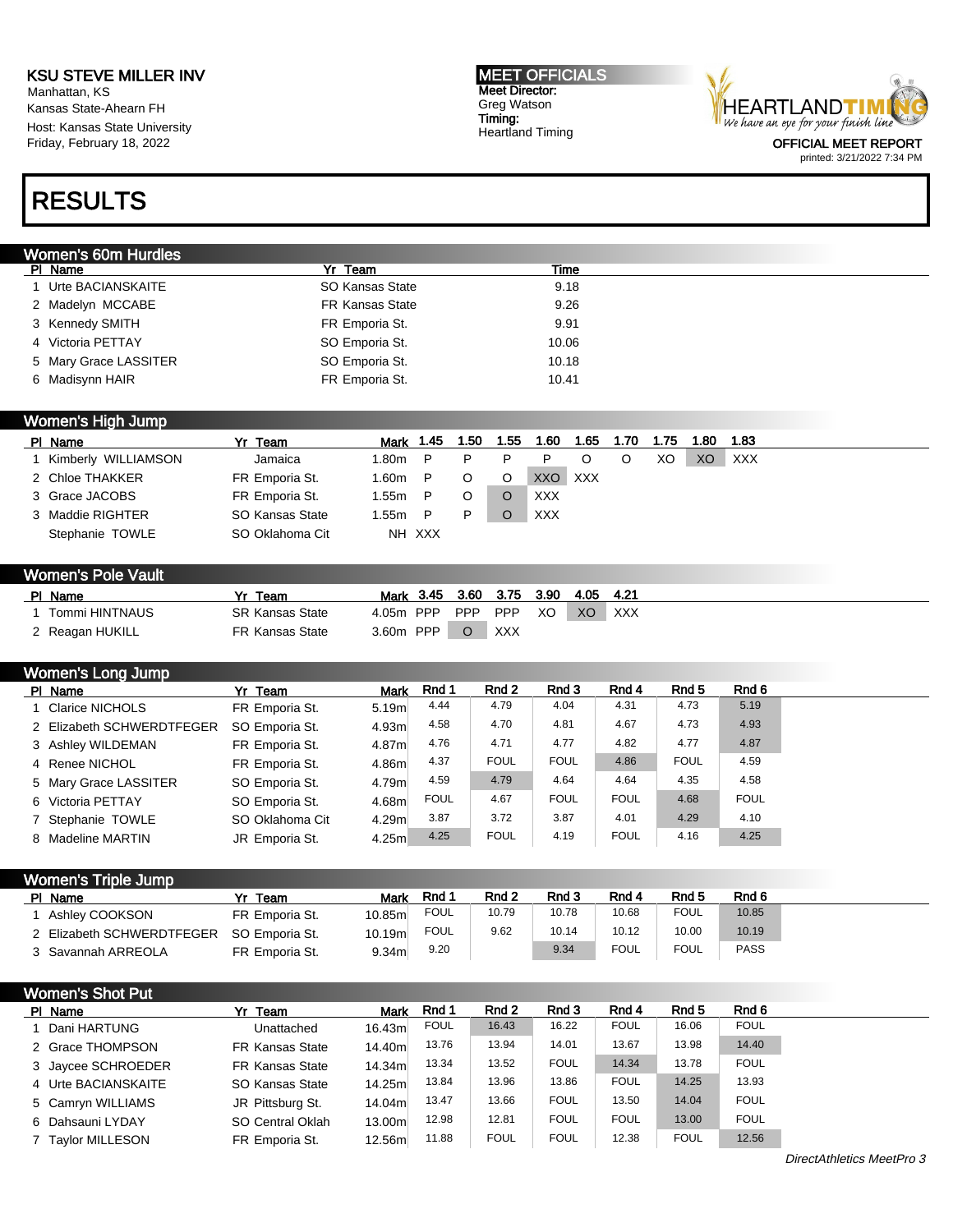Manhattan, KS Kansas State-Ahearn FH Host: Kansas State University Friday, February 18, 2022

# RESULTS

### Women's Shot Put (cont'd)

| PI Name             | Yr Team                 | <b>Mark</b>        | Rnd 1       | Rnd 2       | Rnd 3       | Rnd 4       | Rnd 5       | Rnd 6       |
|---------------------|-------------------------|--------------------|-------------|-------------|-------------|-------------|-------------|-------------|
| 8 Madelyn MCCABE    | <b>FR Kansas State</b>  | 12.31 <sub>m</sub> | 12.31       | 10.97       | <b>FOUL</b> | 11.33       | 11.84       | <b>FOUL</b> |
| 9 Octavia DUNCAN    | FR Pittsburg St.        | 11.71m             | <b>FOUL</b> | 11.63       | 11.71       | <b>FOUL</b> | <b>FOUL</b> | 11.39       |
| 10 Holly BROCKMEIER | FR Emporia St.          | 11.26m             | 10.91       | 11.26       | 11.01       |             |             |             |
| 11 Eve BRENNAN      | SO Central Oklah        | 11.16m             | 11.16       | <b>FOUL</b> | <b>FOUL</b> |             |             |             |
| 12 Tatum ROBERTSON  | <b>JR Central Oklah</b> | 10.85m             | 10.85       | 10.31       | 10.52       |             |             |             |
| 13 Brooke FLORY     | FR Emporia St.          | 9.81 <sub>m</sub>  | <b>FOUL</b> | <b>FOUL</b> | 9.81        |             |             |             |
| 14 Tia GONZALES     | FR Oklahoma Cit         | 9.74 <sub>m</sub>  | 9.74        | 9.17        | 9.51        |             |             |             |
| Sonia RUIZ          | SO Oklahoma Cit         | <b>NM</b>          |             |             |             |             |             |             |

# Women's Weight Throw

| PI Name             | Yr Team                 | <b>Mark</b>        | Rnd 1       | Rnd 2       | Rnd 3       | Rnd 4       | Rnd 5       | Rnd 6       |
|---------------------|-------------------------|--------------------|-------------|-------------|-------------|-------------|-------------|-------------|
| 1 Monique HARDY     | UNAUNAT-Kansa           | 22.71m             | <b>FOUL</b> | 21.77       | 22.71       | 21.53       | 22.30       | <b>FOUL</b> |
| 2 Lacey PAVLAK      | <b>FR Kansas State</b>  | 17.81 <sub>m</sub> | 16.10       | 16.75       | 17.81       | 16.53       | 17.01       | <b>FOUL</b> |
| 3 Alyssa CONWAY     | JR Emporia St.          | 16.11m             | 16.11       | 15.68       | 15.48       | 15.86       | <b>FOUL</b> | <b>FOUL</b> |
| 4 Camryn WILLIAMS   | JR Pittsburg St.        | 15.82m             | <b>FOUL</b> | <b>FOUL</b> | 15.82       | 15.11       | 14.80       | 15.54       |
| 5 Octavia DUNCAN    | FR Pittsburg St.        | 15.67 <sub>m</sub> | 15.43       | 15.20       | 15.62       | 15.44       | 15.67       | <b>FOUL</b> |
| 6 Holly BROCKMEIER  | FR Emporia St.          | 14.86m             | 14.82       | <b>FOUL</b> | 14.48       | 14.86       | 14.58       | <b>FOUL</b> |
| 7 Dahsauni LYDAY    | SO Central Oklah        | 14.71 <sub>m</sub> | 13.77       | <b>FOUL</b> | 14.71       | 13.80       | <b>FOUL</b> | 14.03       |
| 8 Rachelle REICHERT | FR Emporia St.          | 13.73m             | 13.45       | 13.19       | <b>FOUL</b> | 13.42       | 13.45       | 13.73       |
| 9 Tatum ROBERTSON   | <b>JR Central Oklah</b> | 12.67ml            | 11.73       | 12.67       | 12.37       | <b>FOUL</b> | <b>FOUL</b> | <b>FOUL</b> |
| 10 Kyra OHL         | FR Emporia St.          | 11.77m             | 10.27       | 11.77       | 11.58       |             |             |             |
| Eve BRENNAN         | SO Central Oklah        | <b>NM</b>          | <b>FOUL</b> | <b>FOUL</b> | <b>FOUL</b> |             |             |             |

|                  | Men's 60 Meters       |                        |      |       |
|------------------|-----------------------|------------------------|------|-------|
| PI Name          |                       | Yr Team                | Time | H(PI) |
|                  | Nate HASSED           | SO Kansas State        | 7.04 | 1(1)  |
|                  | 2 Bryce MCCONNELL     | JR Oklahoma City       | 7.10 | 1(2)  |
| 3 Billy ROSS JR. |                       | SO Emporia St.         | 7.12 | 1(3)  |
| 4 Carter COX     |                       | SO Emporia St.         | 7.18 | 1(4)  |
|                  | 5 Prithviraj CHOUGULE | <b>FR Kansas State</b> | 7.19 | 1(5)  |
|                  | 6 Yusef ELGHZALI      | FR Emporia St.         | 7.22 | 1(6)  |
| 7 Brock MERZ     |                       | FR Emporia St.         | 7.34 | 2(1)  |
|                  | 8 Davion SCOTT        | JR Emporia St.         | 7.39 | 1(7)  |
| 9 Cameron KEY    |                       | <b>JR Kansas State</b> | 7.43 | 2(2)  |
|                  | 10 Joshua REUTING     | SO Emporia St.         | 7.44 | 2(3)  |
|                  | 11 Jake JOHNSON       | FR Emporia St.         | 7.45 | 1(8)  |
|                  | 12 Andrew BARKER      | SO Oklahoma City       | 7.63 | 2(4)  |

| Men's 200 Meters |                |       |           |
|------------------|----------------|-------|-----------|
| PI Name          | Yr Team        | Time  | H(PI) Pts |
| 1 Chase ROONEY   | SO Emporia St. | 23.26 | 3(1)      |
| 2 Davion SCOTT   | JR Emporia St. | 23.44 | 2(1)      |
| 3 Carter COX     | SO Emporia St. | 23.47 | 1(1)      |
| 4 Brock MERZ     | FR Emporia St. | 23.53 | 3(2)      |
| 5 Jake JOHNSON   | FR Emporia St. | 23.70 | 4(1)      |
| 6 Yusef ELGHZALI | FR Emporia St. | 23.90 | 3(3)      |
|                  |                |       |           |

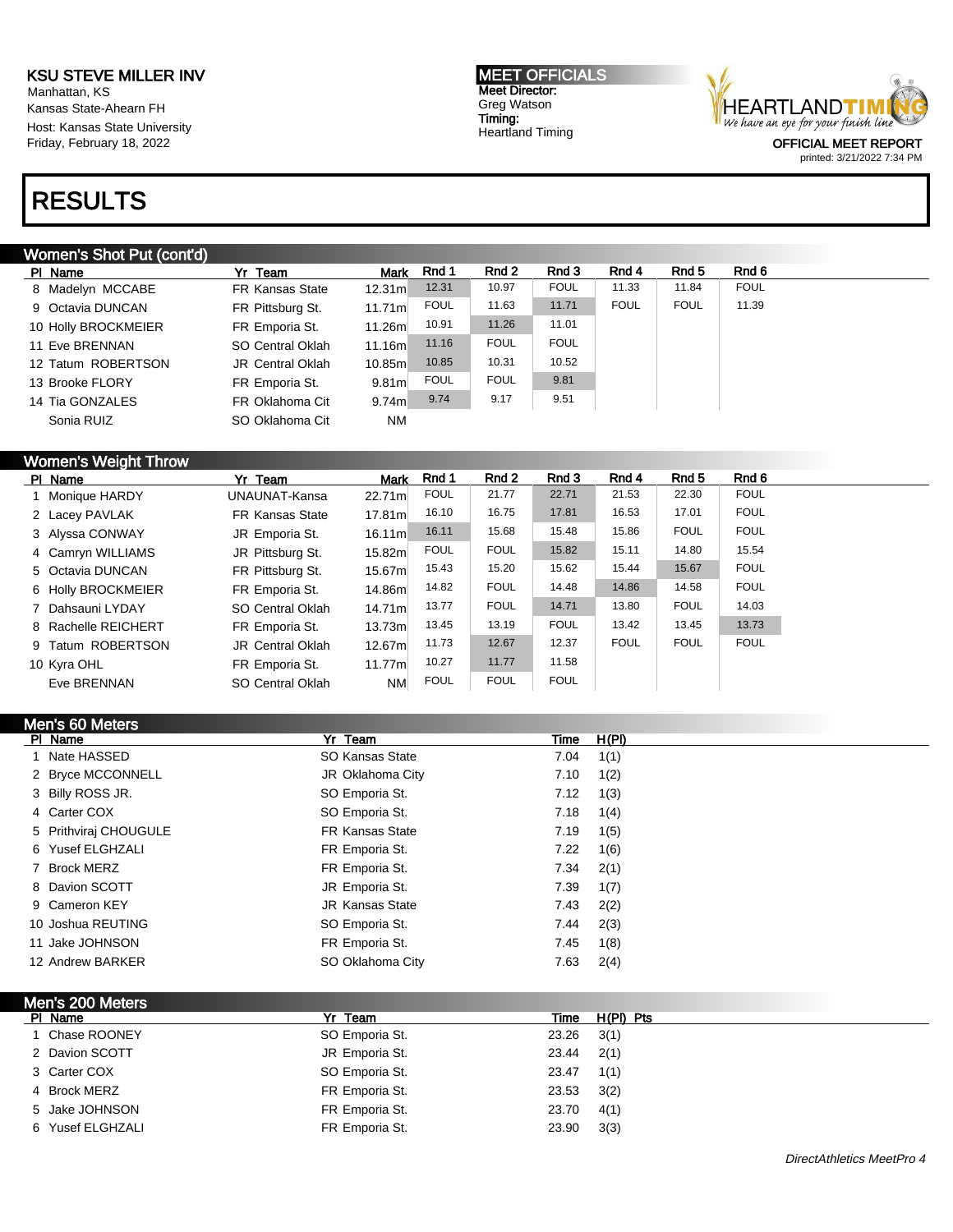Manhattan, KS Kansas State-Ahearn FH Host: Kansas State University Friday, February 18, 2022

# RESULTS

MEET OFFICIALS Meet Director: Greg Watson Timing: Heartland Timing



printed: 3/21/2022 7:34 PM

|   | Men's 200 Meters (cont'd) |                  |             |              |
|---|---------------------------|------------------|-------------|--------------|
|   | PI Name                   | <b>Yr Team</b>   | Time        | $H(PI)$ Pts  |
|   | 7 Joshua REUTING          | SO Emporia St.   | 23.95       | 2(2)         |
|   | 8 Billy ROSS JR.          | SO Emporia St.   | 24.03       | 1(2)         |
|   | 9 Cody COTHRAN            | FR Oklahoma City | 24.83       | 4(2)         |
|   | <b>Bryce MCCONNELL</b>    | JR Oklahoma City | <b>DNS</b>  | $\mathbf{1}$ |
|   | Kolton MCGAHA             | FR Oklahoma City | <b>DNS</b>  | 2            |
|   |                           |                  |             |              |
|   | Men's 400 Meters          |                  |             |              |
|   | PI Name                   | Yr Team          | <b>Time</b> |              |
|   | 1 Carter COX              | SO Emporia St.   | 51.02       |              |
|   | 2 Gabriel LOUW            | SO Kansas State  | 51.95       |              |
|   | 3 Chase ROONEY            | SO Emporia St.   | 52.36       |              |
|   | 4 Cody COTHRAN            | FR Oklahoma City | 55.96       |              |
|   | Kolton MCGAHA             | FR Oklahoma City | <b>DNS</b>  |              |
|   |                           |                  |             |              |
|   | Men's 600y                |                  |             |              |
|   | PI Name                   | Yr Team          | <b>Time</b> |              |
|   | 1 Will CARROLL            | FR Kansas State  | 1:17.22     |              |
|   | Joshua REUTING            | SO Emporia St.   | <b>DNS</b>  |              |
|   |                           |                  |             |              |
|   | Men's 800 Meters          |                  |             |              |
|   | PI Name                   | Yr Team          | <b>Time</b> | Pts          |
|   | 1 Hadley SPLECHTER        | SO Kansas State  | 1:53.80     |              |
|   | 2 Luke GLEASON            | FR Emporia St.   | 2:00.81     |              |
|   | 3 Matt GOECKEL            | Unattached       | 2:01.08     |              |
| 4 | <b>Brice HELTON</b>       | FR Emporia St.   | 2:02.89     |              |
|   | 5 Tyler DEBEY             | FR Emporia St.   | 2:08.43     |              |
|   | 6 Jace REEVES             | FR Emporia St.   | 2:08.78     |              |
|   | Milan TODOROVIC           | SO Oklahoma City | <b>DNS</b>  |              |
|   | Ryan DERRY                | FR Kansas State  | <b>DNS</b>  |              |
|   | <b>Wyatt FINCHER</b>      | FR Oklahoma City | <b>DNS</b>  |              |
|   | Mike ROHLINGER            | SO Kansas State  | <b>DNS</b>  |              |
|   |                           |                  |             |              |
|   | Men's 1000 Meters         |                  |             |              |
|   |                           |                  |             |              |

| PI Name              | Yr Team                | Time    | H(PI) |
|----------------------|------------------------|---------|-------|
| 1 Kyle JOHNSTON      | SO Kansas State        | 2:26.95 | 1(1)  |
| 2 Jack VINCENT       | <b>FR Kansas State</b> | 2:28.03 | 1(2)  |
| 3 JaQuavios HARRIS   | FR Oklahoma City       | 2:28.78 | 1(3)  |
| 4 Ryan DERRY         | <b>FR Kansas State</b> | 2:30.00 | 1(4)  |
| 5 Milan TODOROVIC    | SO Oklahoma City       | 2:32.95 | 1(5)  |
| 6 Fares MARROUF      | FR Oklahoma City       | 2:33.43 | 1(6)  |
| 7 Tate SMITHHART     | FR Oklahoma City       | 2:34.17 | 1(7)  |
| 8 Matt GOECKEL       | Unattached             | 2:47.54 | 2(1)  |
| 9 Joel OBANDO        | FR Emporia St.         | 2:51.56 | 2(2)  |
| 10 Aren TROST        | SO Emporia St.         | 2:59.16 | 2(3)  |
| 11 Coby SMITH        | FR Emporia St.         | 3:02.12 | 2(4)  |
| 12 Alexander WALTERS | FR Emporia St.         | 3:03.17 | 2(5)  |
| 13 Kamon HAYDOCK     | FR Emporia St.         | 3:16.55 | 2(6)  |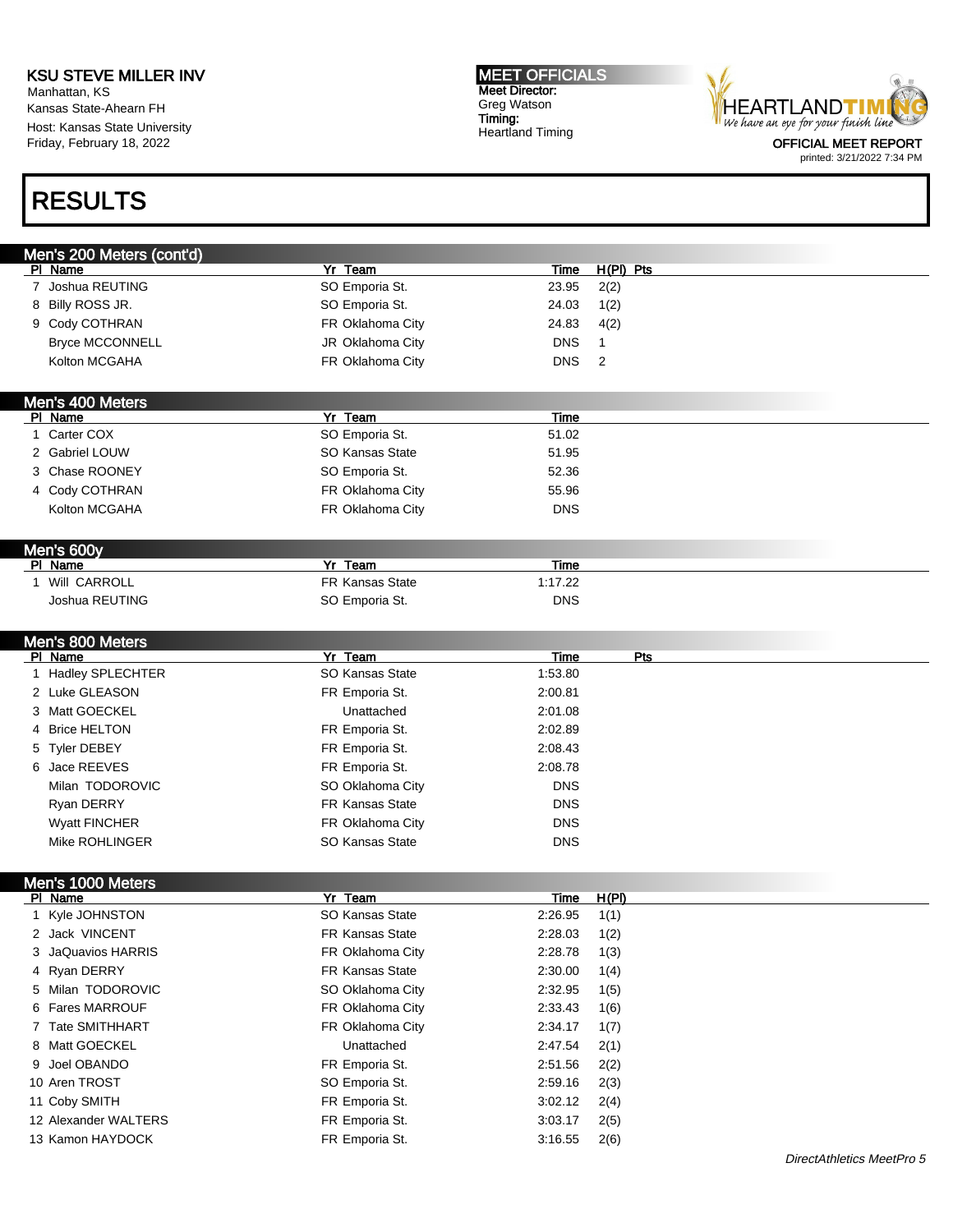Manhattan, KS Kansas State-Ahearn FH Host: Kansas State University Friday, February 18, 2022

# RESULTS

MEET OFFICIALS Meet Director: Greg Watson Timing: Heartland Timing



printed: 3/21/2022 7:34 PM

|    | Men's 1 Mile Run             |                        |                             |            |                   |             |            |      |             |  |  |
|----|------------------------------|------------------------|-----------------------------|------------|-------------------|-------------|------------|------|-------------|--|--|
|    | PI Name                      | Yr Team                |                             |            |                   | Time        |            |      |             |  |  |
|    | 1 Noah STEVENSON             |                        | <b>UNAUNAT-Kansas State</b> |            | 4:09.16           |             |            |      |             |  |  |
|    | 2 Tommy HAZEN                |                        | <b>FR Kansas State</b>      |            | 4:18.04           |             |            |      |             |  |  |
|    | 3 Stephen KIELHOFNER         |                        | SO Kansas State             |            | 4:21.57           |             |            |      |             |  |  |
| 4  | Dominic JACKSON              |                        | FR Emporia St.              |            | 4:33.20           |             |            |      |             |  |  |
|    | 5 Aidan MASSEY               |                        | FR Emporia St.              |            | 4:36.07           |             |            |      |             |  |  |
| 6  | Jesus ORQUIZ                 |                        | FR Oklahoma City            |            | 4:49.16           |             |            |      |             |  |  |
|    | 7 Pedro BECERRA              |                        | SO Oklahoma City            |            | 4:50.75           |             |            |      |             |  |  |
| 8  | <b>Tanner HUFFMAN</b>        |                        | FR Oklahoma City            |            | 5:02.04           |             |            |      |             |  |  |
|    | 9 Wyatt FINCHER              |                        | FR Oklahoma City            |            | 5:09.97           |             |            |      |             |  |  |
|    | Henry ROKUSEK                |                        | FR Emporia St.              |            |                   | <b>DNS</b>  |            |      |             |  |  |
|    |                              |                        |                             |            |                   |             |            |      |             |  |  |
|    | Men's 3000 Meters            |                        |                             |            |                   |             |            |      |             |  |  |
|    | PI Name                      | Yr Team                |                             |            |                   | <b>Time</b> | Pts        |      |             |  |  |
| 1. | Jack MOORE                   |                        | SO Kansas State             |            | 8:42.29           |             |            |      |             |  |  |
|    | 2 Wyndam GIEFER              |                        | Unattached                  |            | 9:08.77           |             |            |      |             |  |  |
| 3  | Jesus ORQUIZ                 |                        | FR Oklahoma City            |            | 9:40.68           |             |            |      |             |  |  |
|    | 4 Pedro BECERRA              |                        | SO Oklahoma City            |            | 9:48.47           |             |            |      |             |  |  |
|    | 5 Tanner HUFFMAN             |                        | FR Oklahoma City            |            | 10:28.70          |             |            |      |             |  |  |
|    | Noah STEVENSON               |                        | <b>UNAUNAT-Kansas State</b> |            |                   | <b>DNF</b>  |            |      |             |  |  |
|    | <b>JaQuavios HARRIS</b>      |                        | FR Oklahoma City            |            |                   | <b>DNS</b>  |            |      |             |  |  |
|    | Beckam HARTIS                |                        | FR Oklahoma City            |            |                   | <b>DNS</b>  |            |      |             |  |  |
|    |                              |                        |                             |            |                   |             |            |      |             |  |  |
|    |                              |                        |                             |            |                   |             |            |      |             |  |  |
|    |                              |                        |                             |            |                   |             |            |      |             |  |  |
|    | Men's 60m Hurdles<br>PI Name | <b>Yr Team</b>         |                             |            |                   | Time        |            |      |             |  |  |
|    | 1 Donovan TURNER             |                        | SO Kansas State             |            |                   | 8.10        |            |      |             |  |  |
|    | 2 Brock MERZ                 |                        | FR Emporia St.              |            |                   | 8.74        |            |      |             |  |  |
|    | 3 Jake JOHNSON               |                        | FR Emporia St.              |            |                   | 8.81        |            |      |             |  |  |
|    | 4 Aren TROST                 |                        | SO Emporia St.              |            |                   | 8.85        |            |      |             |  |  |
|    | 5 Coby SMITH                 |                        | FR Emporia St.              |            |                   | 9.06        |            |      |             |  |  |
|    | Emil UHLIN                   |                        | <b>FR Kansas State</b>      |            |                   | <b>DNS</b>  |            |      |             |  |  |
|    |                              |                        |                             |            |                   |             |            |      |             |  |  |
|    |                              |                        |                             |            |                   |             |            |      |             |  |  |
|    | Men's High Jump              |                        |                             |            |                   |             |            |      |             |  |  |
|    | PI Name                      | Yr Team                | Mark 1.95<br>O              | 2.00<br>O  | 2.05<br>2.10<br>O | 2.15        |            |      |             |  |  |
|    | 1 Kyle ALCINE                | <b>SR Kansas State</b> | 2.10m                       |            | O                 | <b>XXX</b>  |            |      |             |  |  |
|    |                              |                        |                             |            |                   |             |            |      |             |  |  |
|    | Men's Pole Vault             |                        |                             |            |                   |             |            |      |             |  |  |
|    | PI Name                      | Yr Team                | Mark 4.15                   | 4.30       | 4.45<br>4.60      | 4.75        | 4.90       | 5.00 | 5.20        |  |  |
|    | 1 Carl AF FORSELLES          | FR Kansas State        | 5.00m PPP                   | PPP        | XO<br>PPP         | $\mathsf O$ | PPP        | XXO  | $\mathsf X$ |  |  |
|    | 2 Jesse PINKLEY              | SO Kansas State        | 4.75m PPP                   | PPP        | PPP<br>PPP        | XXO         | <b>XXX</b> |      |             |  |  |
|    | 3 Brian SIMON                | FR Kansas State        | 4.60m PPP                   | <b>PPP</b> | $\circ$<br>O      | <b>XXX</b>  |            |      |             |  |  |
|    | 4 Aaron HUNT                 | SO Emporia St.         | 4.60m PPP                   | XO         | XO<br>O           | XXX         |            |      |             |  |  |
|    | 5 Brayden STAAB              | FR Emporia St.         | $4.15m$ XO                  | <b>XXX</b> |                   |             |            |      |             |  |  |
|    | Coby SMITH                   | FR Emporia St.         | NH XXX                      |            |                   |             |            |      |             |  |  |
|    |                              |                        |                             |            |                   |             |            |      |             |  |  |